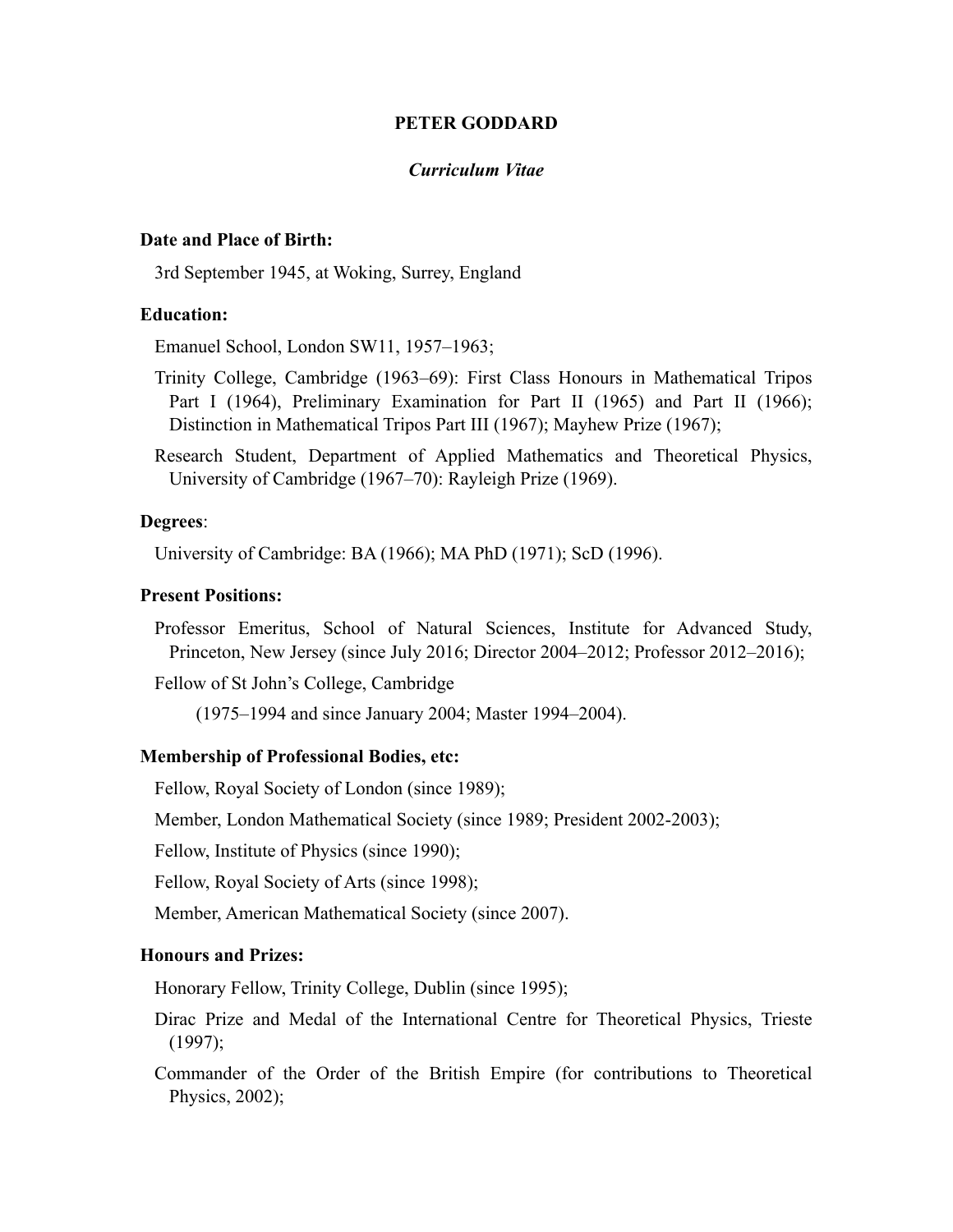Honorary Fellow, Trinity College, Cambridge (since 2009);

Honorary Fellow, Isaac Newton Institute for Mathematical Sciences (since 2011, Senior Fellow 1994–2010).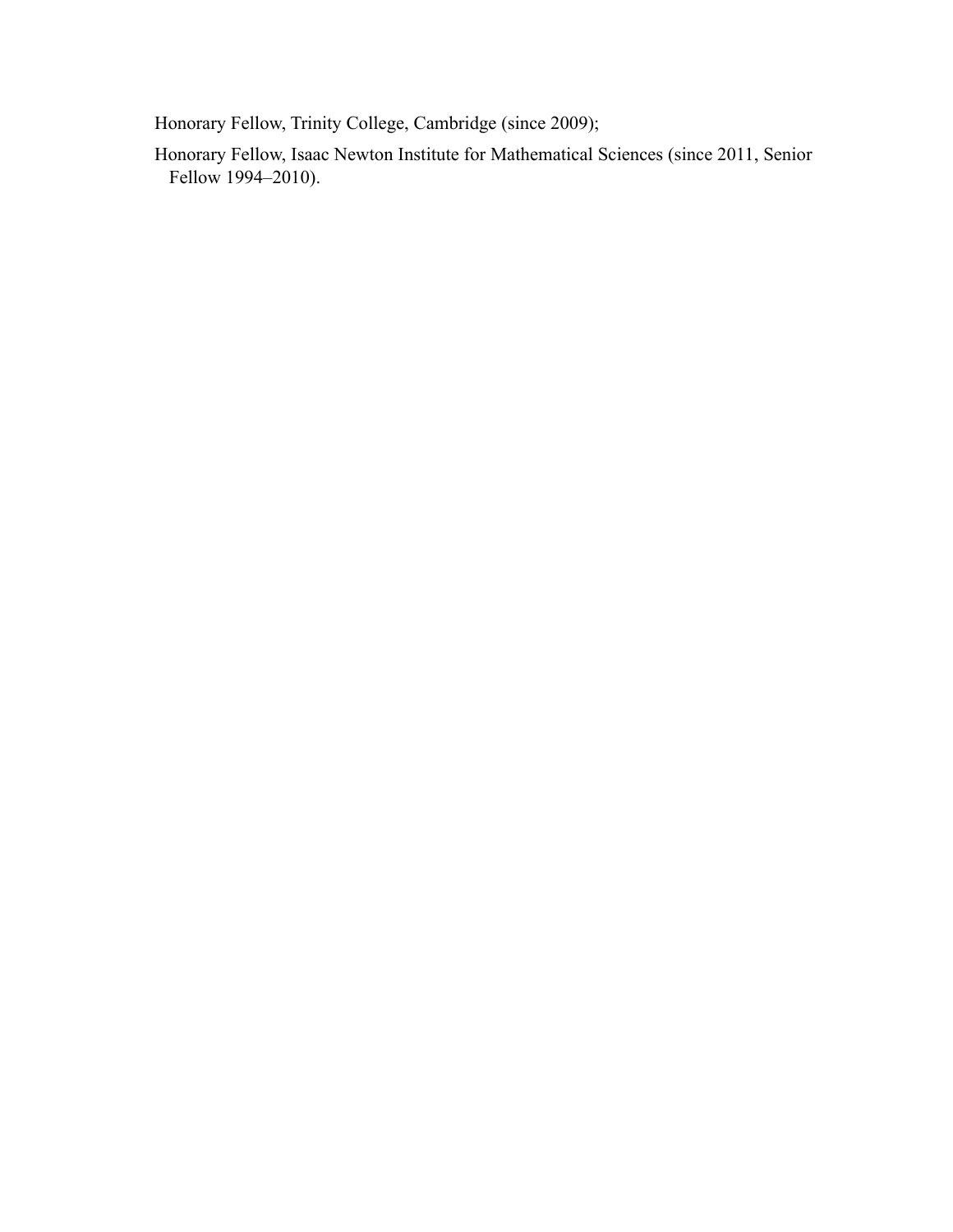### **Previous Positions:**

- Research Fellow, Trinity College, Cambridge (Oct 1969–Sep 1973; on leave of absence 1970–1973);
- Visiting Scientist, CERN, Geneva (Sep 1970–Sep 1972);
- Lecturer in Applied Mathematics, University of Durham (Oct 1972–Sep 1974);
- University Assistant Lecturer (Oct 1974–Mar 1976), University Lecturer (Apr 1976– Sep 1989), Reader in Mathematical Physics (Oct 1989–Sep 1992) and Professor of Theoretical Physics (Oct 1992-Jan 2004) in the Department of Applied Mathematics and Theoretical Physics, University of Cambridge;
- Fellow (Jan 1975–Sep 1994), Lecturer in Mathematics (Jan 1975–Sep 1991), Tutor (October 1980–Sep 1987), Senior Tutor (Oct 1983–Sep 1987) and Master (Oct 1994- Jan 2004), St John's College, Cambridge;
- Deputy Director, Isaac Newton Institute for Mathematical Sciences, University of Cambridge (Oct 1991–Sep 1994);
- Director (Jan 2004–Jun 2012) and Professor (Jul 2012–Jun 2016), Institute for Advanced Study, Princeton, New Jersey.

## **Visiting Positions:**

Consultant, Lawrence Berkeley Laboratory, Berkeley, California (Aug–Sep 1974);

- Member, School of Natural Science, Institute for Advanced Study, Princeton, New Jersey (Sep–Dec 1974);
- Research Associate, CERN, Geneva (Jul–Sep 1976; Jan–Sep 1978; Jul–Aug 1980; Aug 1987);
- Visiting Professor of Mathematics and Physics, University of Virginia, Charlottesville, Virginia (Jan–Apr 1983);
- Member, Institute for Theoretical Physics, University of California, Santa Barbara, California (Aug–Dec 1986);
- Visiting Professor, Tata Institute of Fundamental Research, Bombay, India (Dec 1986– Jan 1987);
- S.E.R.C. Visiting Fellow, Imperial College, London (Jan–Apr 1987);
- Member, School of Mathematics, Institute for Advanced Study, Princeton, New Jersey (Jan–Apr 1988);
- Member, Institute for Theoretical Physics, University of California, Santa Barbara, California (Aug–Dec 1990);
- Visiting Member, Institut des Hautes Etudes Scientifiques, Bures-sur-Yvette, France (Mar–Apr and Aug–Sep 1995).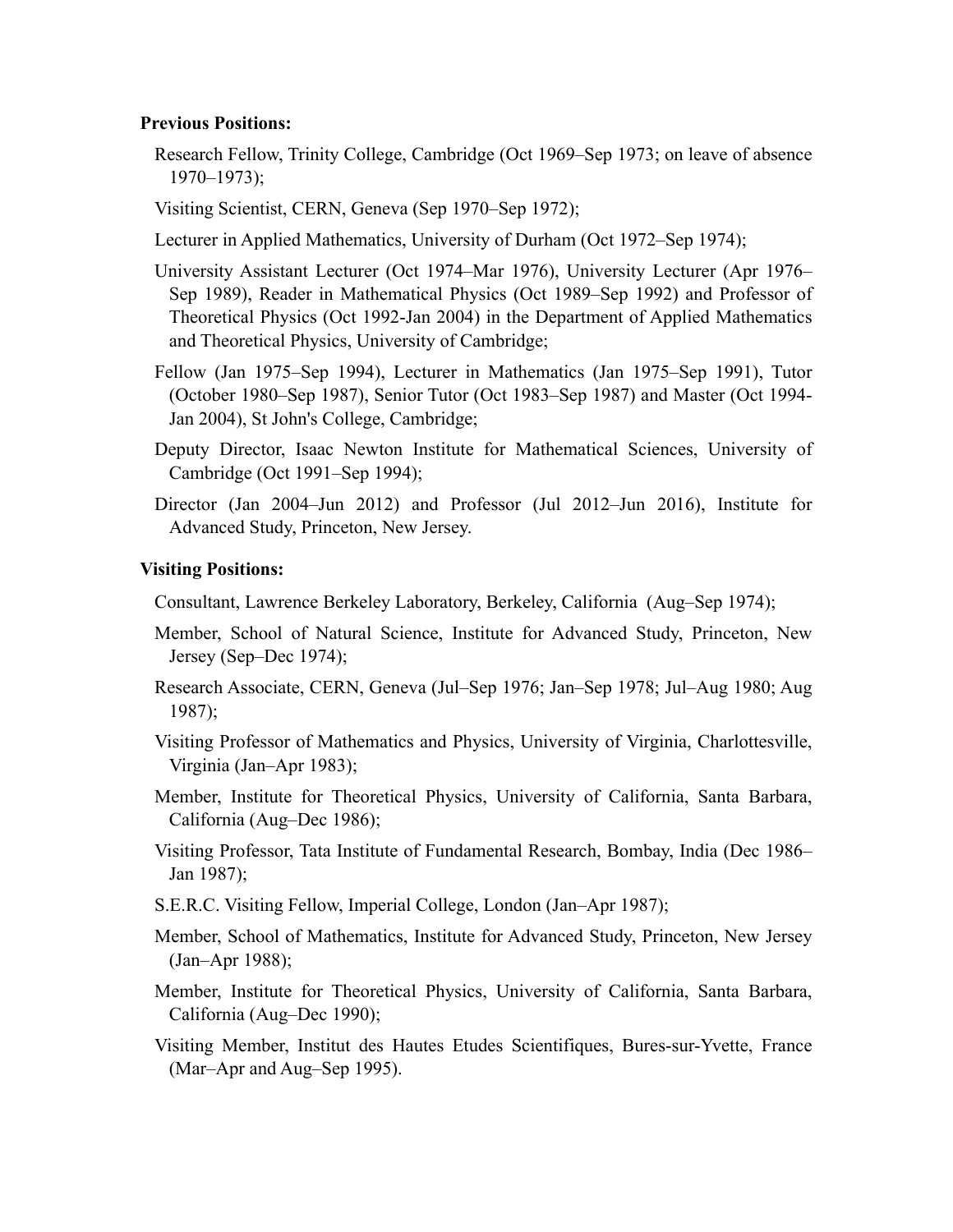# **Other Positions and Experience:**

CHAIRMAN: Scientific Policy Committee, U.K. Theoretical Physics Summer Institute (1979–1981); Library Committee, St. John's College (1988–1994); Organising Committee for the Commemoration of Paul Dirac in Westminster Abbey (1994–95); London Borough of Lambeth Enquiry into the Provision of 16-19 Education (2000); Review Panel, Erwin Schrödinger Institute for Mathematical Physics (2008); Scientific Council of the ICTP-South American Institute for Fundamental Research  $(2011–).$ 

*University of Cambridge*: Organising Committee, Faculty of Mathematics Courses for School Teachers (1977, 1980, 1983, 1985), Working Group for Relocating the Departments of Mathematics (1992–2000), Appointments Committee of the Department of Chemical Engineering (1994–2003), University of Cambridge Local Examination Syndicate [UCLES] (1998–2003; Chairman: Advisory Council for New Technologies in Assessment 1998–2003; Remuneration Committee of UCLES 1998– 2003), Colleges Committee Working Group on Access to the University (2000– 2001), Committee on Council Committees (2001–2003), Information Strategy Group (2001–2003), Joint Committee on Admissions (2001–2003), Business Committee of the Council (2001–2003).

MEMBER: Council of St John's College, Cambridge (1978–1982, 1983–1986, 1989– 1990, 1991–2004); Council of the Royal Society (2000-2002); Board of Cambridge in America (2003–2009); Board of Trustees, Institute for Advanced Study, Princeton (2004–2012); Board of American Friends of the Royal Society (2008–);

*University of Cambridge*: Council (2000–2003), *Septemviri* [Court of Appeal] (1997– 2000), Library Syndicate (1999–2003), Management Committee of the Mathematics Millennium Project (1999–2002), Advisory Committee on Women in Science, Engineering and Technology (1999–2002), Board of Managers for the Kuwait Foundation Fund (1999–2003), Working Party on Ethical Guidelines over Financial arrangements with External Bodies (2000–2001), Joint Consultative Committee on Admissions (2000–2001), Development and Public Relations Committee (2001– 2003), Planning and Resources Committee (2001–2003), Finance Working Party  $(2002 - 2003)$ .

Advisory Board, Mathematics Research Centre of the University of Warwick (1990– 1994); Mathematics College of the Engineering and Physical Sciences Research Council (1994–1999); Court of the University of Hull (1994–2004); Fields Institute (Toronto)/Centre de Recherches Mathématiques (Montreal) Co-ordinating Committee (1995–1997); Scientific Review Committee of High Energy Physics, Weizmann Institute, Israel (2001); Scientific Advisory Committee of the Hamilton Mathematical Institute, Trinity College, Dublin (2003–2009); Advisory Board of Nanyang Technological University Institute for Advanced Study (since 2005); British North America Committee (2005–2008); Board of Trustees, Technische Universität München Institute for Advanced Study (2006–2011); Visiting Committee, Radcliffe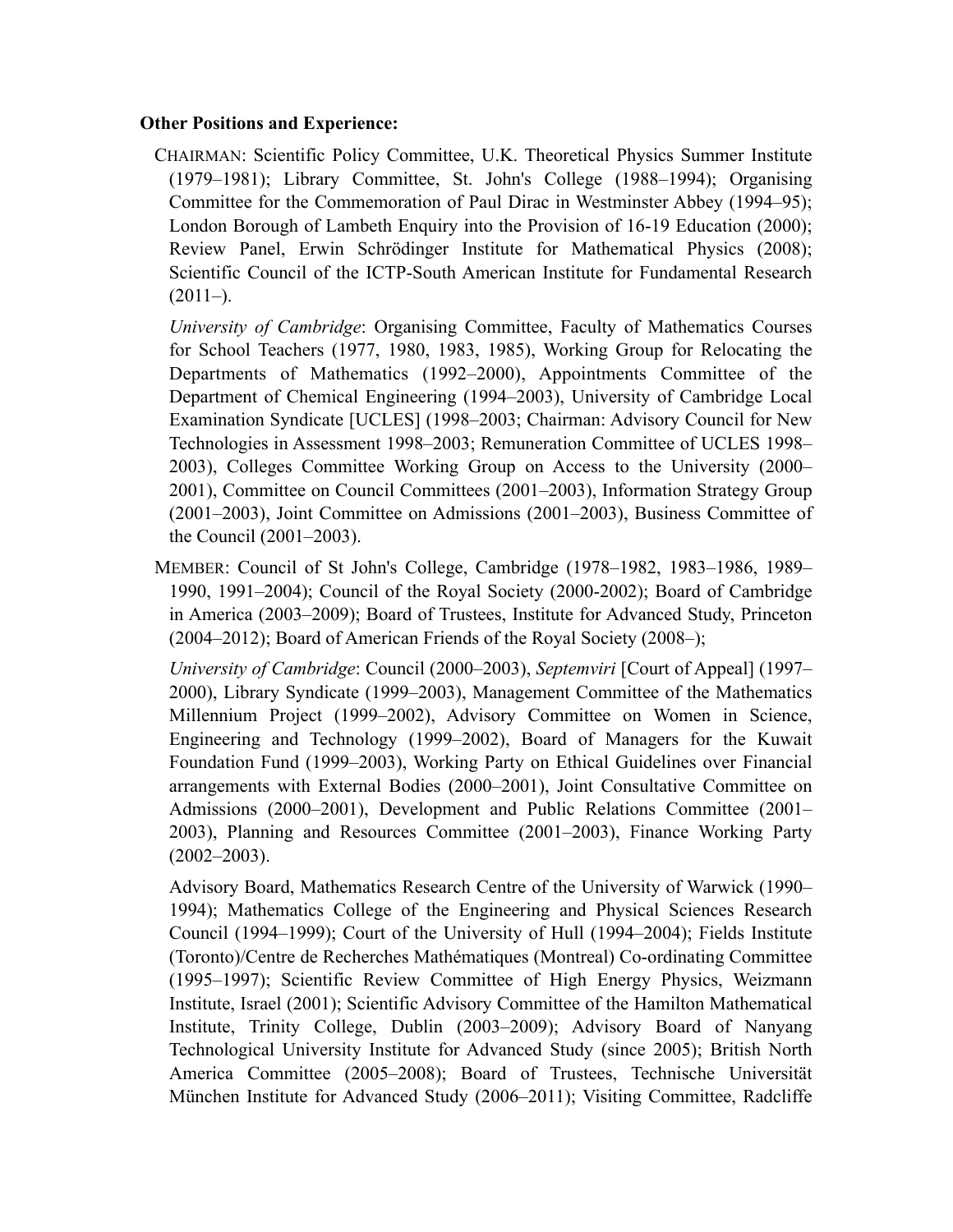Institute for Advanced Study, Harvard University (2007–11); Hong Kong University of Science and Technology Institute for Advanced Study International Advisory Board (since 2008); Board of Directors, American Friends of the Royal Society (since 2008); Review Panel, Dublin Institute for Advanced Study (2009); Royal Society Physical Sciences Awards Committee (2010-2016); Board of Directors, Israel Institute for Advanced Studies (since 2011); Review Committee (2011) and International Academic Advisory Committee (2012-2015), Peter Wall Institute for Advanced Studies, University of British Columbia; Excellence Initiative Evaluation Group, University of Freiburg (2012); External Review Committee, Swiss National Science Foundation National Centres of Competence in Research (NCCR) Selection Panel (2013); Hong Kong University of Science and Technology Institute for Advanced Study (2014); Evaluation Committee, Collegium Helveticum, Zürich (2014); Review Committee, Swiss NCCR SwissMAP (2015-); Academic Advisory Board for the Natural Sciences, Swedish Collegium for Advanced Study (2016-); Department of Mathematical Sciences Advisory Board, University of Durham  $(2016-)$ 

*Institute for Advanced Study (2016*–*)*: School of Social Science Search Committee in Politics (2016–2017), School of Natural Sciences Search Committee in Biology (Chair, 2017–).

- GOVERNOR: Berkhamsted School, Hertfordshire (1985–1996); Emanuel School, London (1991–2003); Shrewsbury School (1994–2004); Hills Road Sixth Form College, Cambridge (1999–2003, Chairman of Governing Body 2001–2003).
- ORGANISER: Research Program on Conformal Field Theory and Related Topics, Institute for Theoretical Physics, University of California, Santa Barbara, California (Aug–Dec 1990); London Mathematical Society Durham Research Symposium on Conformal Field Theory, 9–19 July 1991.
- EDITOR: Cambridge Lecture Notes in Physics, Cambridge University Press (1992– 2002); Publications of the Newton Institute, Cambridge University Press (1992– 1994).
- MEMBER OF EDITORIAL BOARDS: Mathematical Proceedings of Cambridge Philosophical Society (1976–1996); Physica D Nonlinear Phenomena (1980–1986); Journal of Physics A (1981–1984); Nuclear Physics B (1990–2000); Proceedings of the Royal Society A (1990–1994); Nonlinearity (1993–1997).

## **Research Students:**

R.C.D. Horsley (1975–1977; Ph.D. 1978); N.S. Manton (1975–1978; Ph.D. 1979); G.P. Moody (1978–1981; Ph.D. 1982); P.R.W. Mansfield (1979–1982; Ph.D. 1983); A.J. Soper (1980–1983; Ph.D. 1983); M.C. Bowman (1981–1984; Ph.D. 1984); A.P.A. Kent (1982–1985; Ph.D. 1986); R.M. Ashworth (1984–1988; Ph.D. 1988); P. Bowcock (1985–1988; Ph.D. 1988); G.M.T. Watts (1987–1990; Ph.D. 1990); H.G. Kausch (1987–1991; Ph.D. 1991); P.S. Montague (1988–1991; Ph.D. 1991); P.C.C.